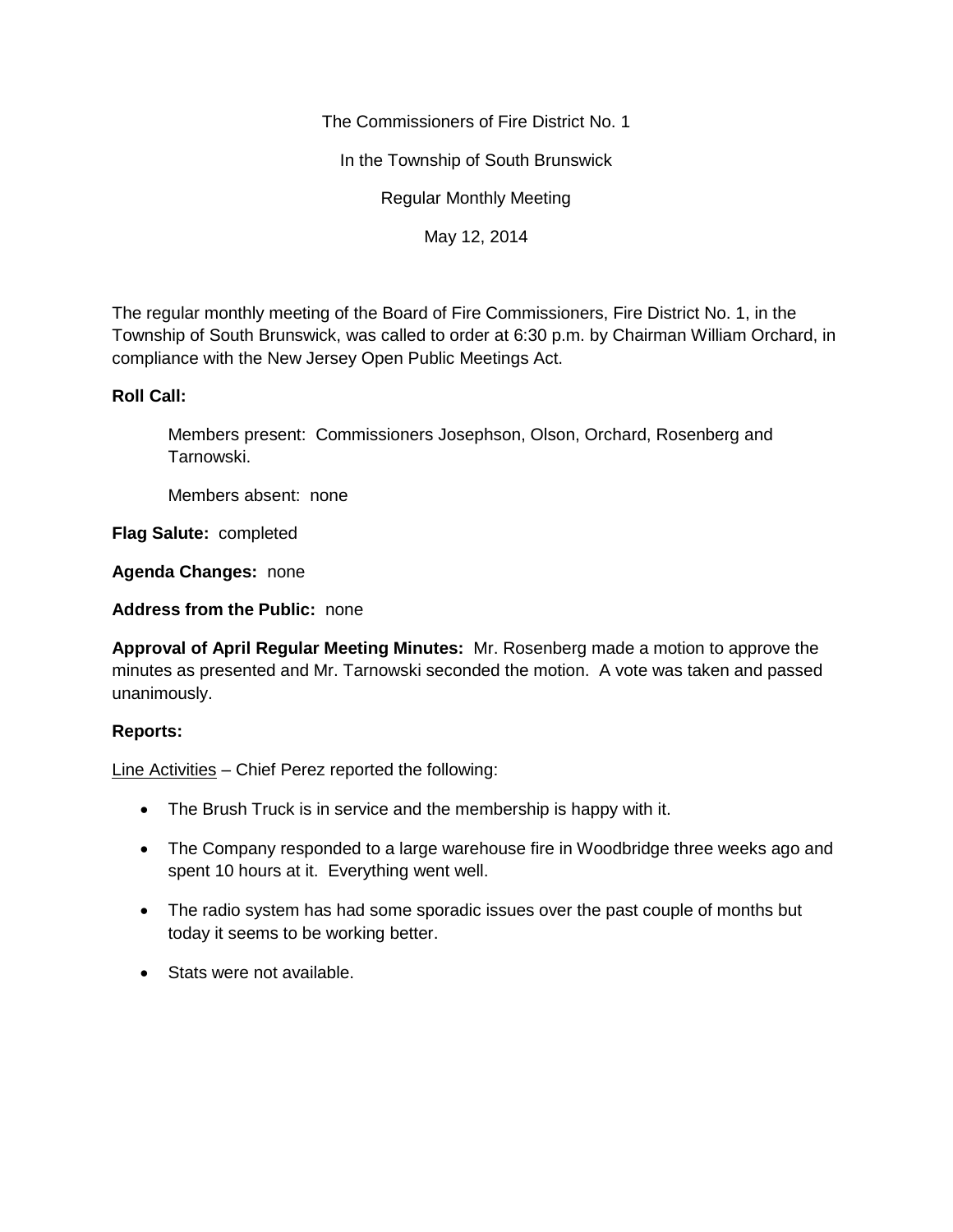$-2-$ 

President's Report – Mr. Josephson reported the following:

- The first training competition was held last month and the membership seems to like this activity.
- This month training is being held on the operation of the new Brush Truck. In June, there will be training on operation of the Engine.
- Some members participated in the 5K Hugs for Brady walk, in fire gear. Also the Rescue Truck was shown at this community event.

Treasurer's Report/Voucher List – Mr. Rosenberg presented the report (file copy attached). He reported that budget-wise everything is good. Mr. Olson made a motion to accept the Voucher List as presented and Mr. Tarnowski seconded it. A vote was taken and passed.

# Secretary's Report- nothing to report.

Fire Coordinator's Report – Mr. Perez reported the following:

- 1. Maintenance was done on the ventilation system at Station 23 and is running well now.
- 2. Doors at Station 23 will be painted within the next couple of weeks.
- 3. Alan Landscaping is doing a great job at Station 23.

Chairman's Report – Mr. Orchard presented the new contract for the fire inspector, with areas highlighted that he wants removed. The Commissioners were asked to review it and make any changes they saw fit. Mr. Orchard also distributed a letter from an Assemblyman, seeking support for a bill that would extend the eligibility age, for exempt firemen, from 45 to 65 years of age. It would also provide a tax credit for all first responders.

# Standing Committee Reports –

*Fire Company Liaison –* nothing to report.

*Rescue Squad Liaison –* nothing to report.

*Public Relations –* the website is up-to-date.

*State Association –* the next meeting will be June.

*Insurance –* Mr. Perez reported that a letter was received from the life insurance company that there was an error in Jack Burke's birth date that resulted in an inaccurate premium. Based on research done by Mr. Perez, the life insurance company made the mistake; he will continue to work on this issue.

He also reported that a civilian hit the side of the New Road building with her car and a police report was filed. The lady's insurance company will cover the costs.